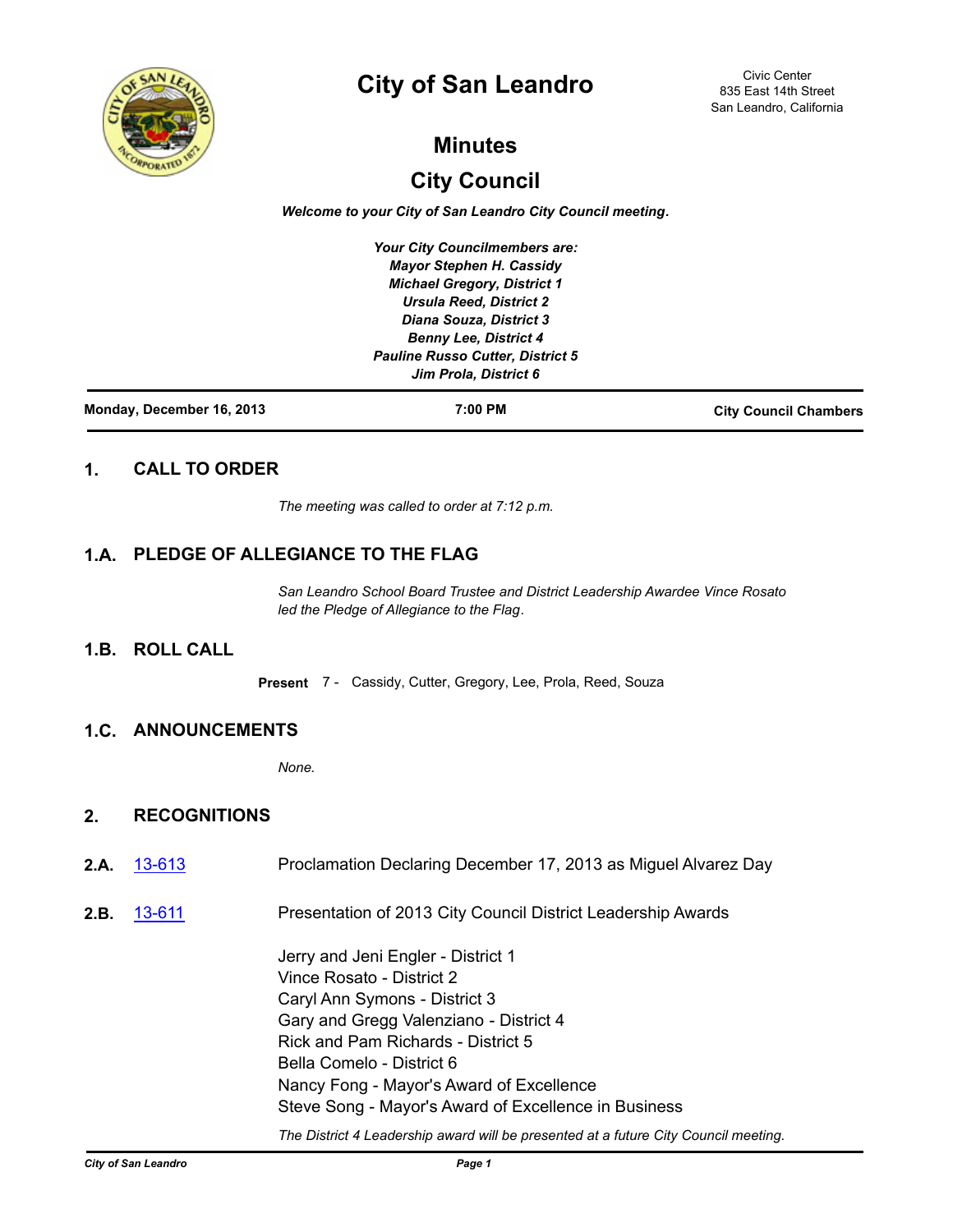### **2.C.** [13-612](http://sanleandro.legistar.com/gateway.aspx?m=l&id=/matter.aspx?key=2754) Presentation of 2013 Service Awards

Michael Gregory - 5 Years on City Council Jim Prola - 5 Years on City Council Ursula Reed - 5 Years on Library-Historical Commission and City Council Diana Souza - 10 Years on Recreation and Parks Commission and City Council *City Clerk Marian Handa noted that the members had served more years than were* 

# *listed on the agenda.*

*None.*

# **4. PUBLIC HEARINGS**

**3. PRESENTATIONS**

*None.*

# **5. PUBLIC COMMENTS**

*None.*

# **6. CITY MANAGER AND CITY ATTORNEY REPORTS AND COMMENTS**

- **6.A.** [13-609](http://sanleandro.legistar.com/gateway.aspx?m=l&id=/matter.aspx?key=2751) City Manager Report on City Facility Holiday Closure Schedule
- **6.B.** [13-614](http://sanleandro.legistar.com/gateway.aspx?m=l&id=/matter.aspx?key=2756) City Manager Report on Status of City Council Follow-Up Requests in 2013
- **6.C.** [13-615](http://sanleandro.legistar.com/gateway.aspx?m=l&id=/matter.aspx?key=2757) City Manager Report on Communications and Outreach Resources

### **7. AMENDMENT OF CONSENT CALENDAR**

*Item 8.B. was removed from the Consent Calendar to Item 9, Items Removed from Consent Calendar.*

# **8. CONSENT CALENDAR**

#### **Approval of the Consent Calendar**

**A motion was made by Councilmember Souza, seconded by Vice Mayor Prola, to approve the Consent Calendar. The motion carried by the following vote.**

**Aye:** 7 - Cassidy, Cutter, Gregory, Lee, Prola, Reed, Souza

**8.A.** [13-610](http://sanleandro.legistar.com/gateway.aspx?m=l&id=/matter.aspx?key=2752) Minutes of the Meeting of December 2, 2013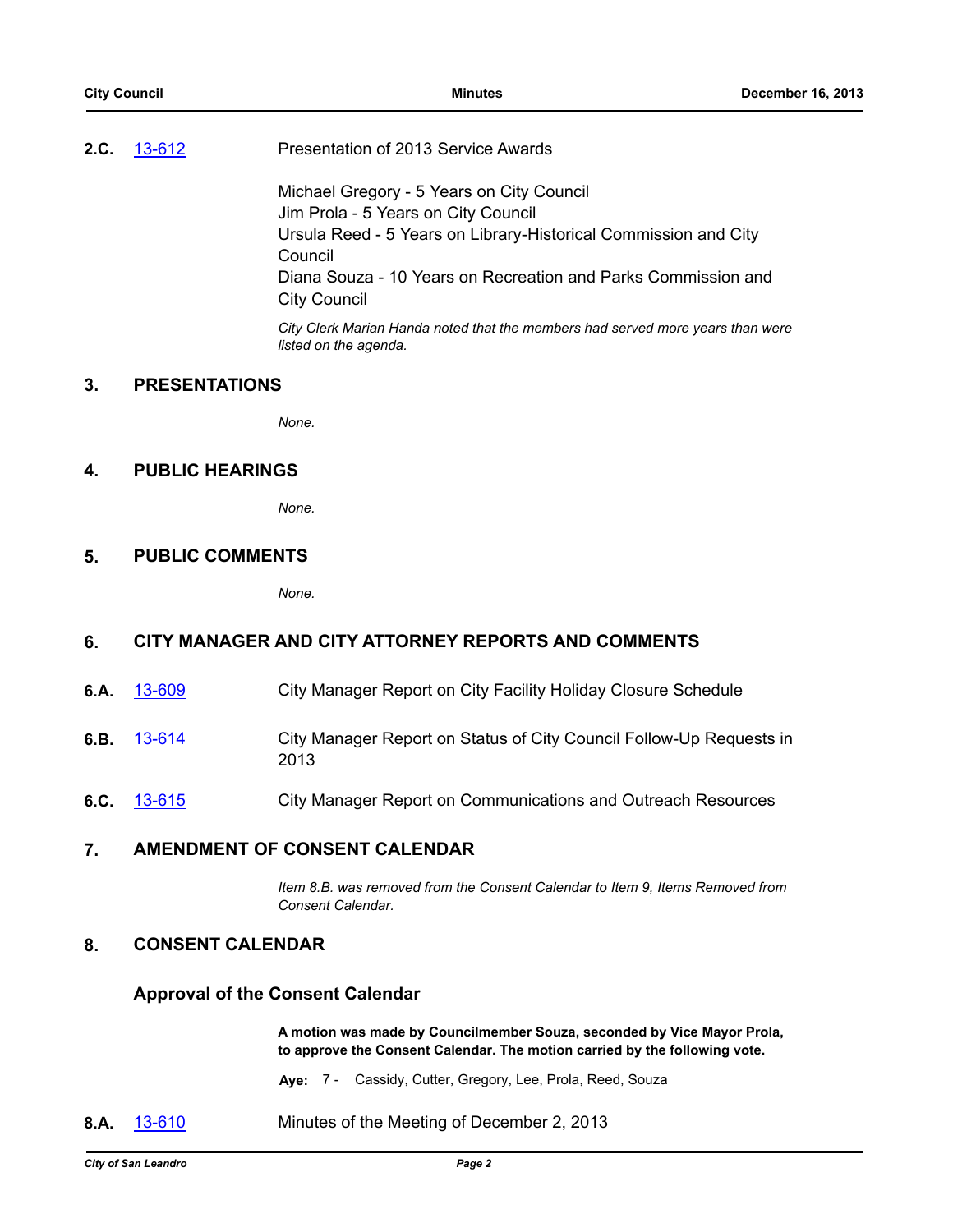#### **Approved as submitted on the Consent Calendar.**

Item 8.B. was removed from the Consent Calendar to Item 9, Items Removed from Consent Calendar.

- **8.C.** [13-310](http://sanleandro.legistar.com/gateway.aspx?m=l&id=/matter.aspx?key=2452) Staff Report for Approval of the City of San Leandro's 2014 Local Appointments List of the Upcoming Vacancies on the City's Boards and Commissions
	- [13-311](http://sanleandro.legistar.com/gateway.aspx?m=l&id=/matter.aspx?key=2453) MOTION Approving the Posting of the 2014 Local Appointments List on the Bulletin Boards Outside the City Council Chambers and at the Main Library, and on the City Website

#### **Adopted on the Consent Calendar.**

Enactment No: Min Order 2013-059

- **8.D.** [13-547](http://sanleandro.legistar.com/gateway.aspx?m=l&id=/matter.aspx?key=2689) Staff Report for an Ordinance Amending Article 1 of Title 4, Chapter 4-13 of the San Leandro Municipal Code Related to Unclaimed Property
	- [13-548](http://sanleandro.legistar.com/gateway.aspx?m=l&id=/matter.aspx?key=2690) ORDINANCE Amending Article 1 of Title 4, Chapter 4-13 of the San Leandro Municipal Code Related to Unclaimed Property (increases from \$10 to \$100 the value of unclaimed property required to be turned over to the Police Department)

#### **Passed to print on the Consent Calendar.**

Enactment No: Ordinance 2013-021

- **8.E.** [13-596](http://sanleandro.legistar.com/gateway.aspx?m=l&id=/matter.aspx?key=2738) Staff Report for Resolution Approving and Confirming the Annual Report for Development Fees for Street Improvements (DFSI) and Park Development Fees for Fiscal Year 2012-13
	- [13-599](http://sanleandro.legistar.com/gateway.aspx?m=l&id=/matter.aspx?key=2741) RESOLUTION Approving and Confirming the Accounting Report for Development Fees for Street Improvements (DFSI) and Park Development Fees for Fiscal Year 2012-13 (reviews the annual accounting of development fees pursuant to California Government Code Section 66006)

#### **Adopted on the Consent Calendar.**

Enactment No: Reso 2013-156

# **9. ITEMS REMOVED FROM CONSENT CALENDAR**

**8.B.** [13-563](http://sanleandro.legistar.com/gateway.aspx?m=l&id=/matter.aspx?key=2705) Staff Report for Resolution Approving the City of San Leandro 2011 and 2012 Housing Element Annual Progress Report

*Comments were made by the following individual: David Erlich.*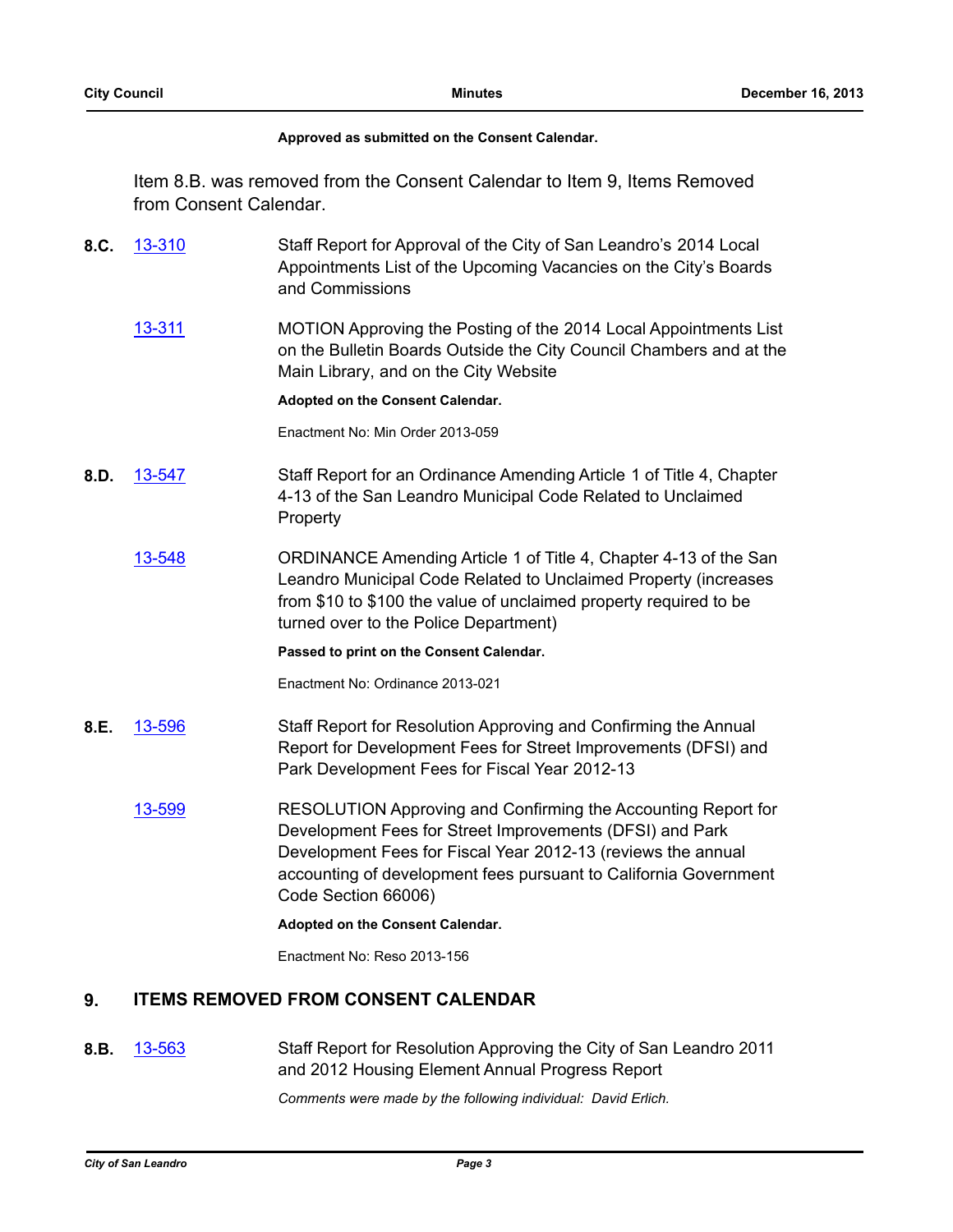| 13-564 | RESOLUTION Approving the 2011 and 2012 San Leandro Housing         |
|--------|--------------------------------------------------------------------|
|        | Element Annual Progress Report and Authorizing the City Manager to |
|        | Forward the Report to the California Department of Housing and     |
|        | Community Development and Governor's Office of Planning and        |
|        | Research (approves the report required by California Government    |
|        | Code §65400 and related to the status and progress in implementing |
|        | the current Housing Element Update)                                |

**A motion was made by Councilmember Cutter, seconded by Vice Mayor Prola, that this resolution be adopted. The motion carried by the following vote.**

**Aye:** 7 - Cassidy, Cutter, Gregory, Lee, Prola, Reed, Souza

Enactment No: Reso 2013-157

# **10. ACTION ITEMS**

| 10.A. 13-598 | ORDINANCE Adding Chapter 4-33 to Title 4 of the San Leandro<br>Municipal Code Pertaining to Medical Cannabis Dispensary Permits<br>(provides for establishment of one medical marijuana dispensary in<br>the City and regulates its operations)<br>Comments were made by the following individual: Pat Eisfeld.<br>A motion was made by Vice Mayor Prola, seconded by Councilmember Cutter,<br>that this ordinance be adopted. The motion carried by the following vote.<br>Aye: 5 - Cassidy, Cutter, Gregory, Prola, Reed<br>Nay: 2 - Lee, Souza<br>Enactment No: Ordinance 2013-020 |
|--------------|---------------------------------------------------------------------------------------------------------------------------------------------------------------------------------------------------------------------------------------------------------------------------------------------------------------------------------------------------------------------------------------------------------------------------------------------------------------------------------------------------------------------------------------------------------------------------------------|
| 10.B. 13-607 | Staff Report for Resolution Approving an Exception to the 180-Day<br>Waiting Period for Post-Retirement Employment Pursuant to<br>Government Code Section 7522.56 for Loretta Jones                                                                                                                                                                                                                                                                                                                                                                                                   |
| 13-608       | RESOLUTION Approving an Exception to the 180-Day Waiting Period<br>for Post-Retirement Employment Pursuant to Government Code<br>Section 7522.56 for Loretta Jones (approves temporary employment<br>of a retired employee)                                                                                                                                                                                                                                                                                                                                                           |
|              | A motion was made by Councilmember Cutter, seconded by Vice Mayor Prola,<br>that this resolution be adopted. The motion carried by the following vote.                                                                                                                                                                                                                                                                                                                                                                                                                                |
|              | Aye: 7 - Cassidy, Cutter, Gregory, Lee, Prola, Reed, Souza                                                                                                                                                                                                                                                                                                                                                                                                                                                                                                                            |
|              | Enactment No: Reso 2013-158                                                                                                                                                                                                                                                                                                                                                                                                                                                                                                                                                           |
| 10.C. 13-601 | Staff Report for Resolution Adopting the City of San Leandro<br>Economic Development Initiatives and Work Plan                                                                                                                                                                                                                                                                                                                                                                                                                                                                        |
| 13-600       | RESOLUTION Adopting the San Leandro Economic Development                                                                                                                                                                                                                                                                                                                                                                                                                                                                                                                              |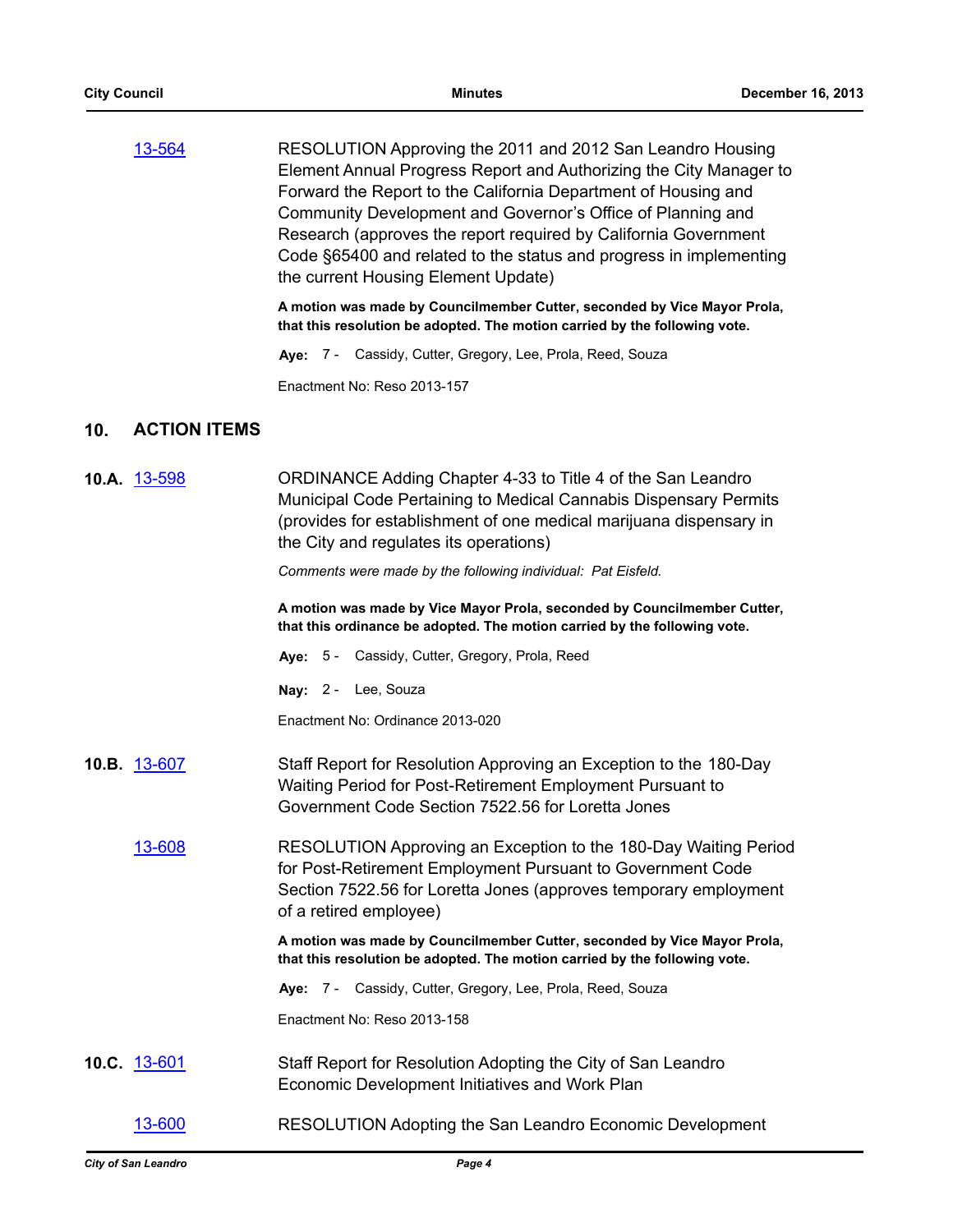Initiatives and Work Plan (provides for an inventory of ongoing and planned economic development projects and programs in the City)

**A motion was made by Councilmember Reed, seconded by Councilmember Souza, that this resolution be adopted as amended to change the title to "Economic Development Strategy and Work Plan." The motion carried by the following vote.**

**Aye:** 7 - Cassidy, Cutter, Gregory, Lee, Prola, Reed, Souza

Enactment No: Reso 2013-159

- **10.D.** [13-617](http://sanleandro.legistar.com/gateway.aspx?m=l&id=/matter.aspx?key=2759) Staff Report for Discussion and Approval of 2014 City Council Meeting Calendar
	- [13-622](http://sanleandro.legistar.com/gateway.aspx?m=l&id=/matter.aspx?key=2764) MOTION Approving 2014 City Council Meeting Calendar as Presented with Modification to Incorporate Question and Answer Sessions with Spanish-Speaking and Chinese-Speaking Communities, and a Work Session Topic on the Environment and Sustainability

**A motion was made by Councilmember Cutter, seconded by Councilmember Souza, that this minute order be adopted. The motion carried by the following vote.**

**Aye:** 7 - Cassidy, Cutter, Gregory, Lee, Prola, Reed, Souza

Enactment No: Min Order 2013-060

# **11. REPORT ON CLOSED SESSION ACTIONS TAKEN**

*City Attorney Rich Pio Roda made the following report:*

*In accordance with subdivision (a)(3)(B) of California Government Code Section 54957.1, a mutually agreed upon settlement was reached in the case of Katherine Hutchinson, individually and as personal representative for the Estate of Darnell Hutchinson; Estate of Darnell Hutchinson et al. v. City of San Leandro, and Officers Brian Buss and Jeff Walton, individually and in their official capacities as Police Officers for the City of San Leandro. Without admitting liability, for a full and final release of all claims from an incident that occurred on or about October 9, 2011 and including all matters alleged in the claim and the lawsuit, Northern District Case No. C12 – 03898(PJH), the Plaintiffs were paid \$80,000 by the City of San Leandro. The vote was 7 ayes, and 0 nays.*

#### **12. CITY COUNCIL REPORTS**

*City Councilmembers reported on attendance at intergovernmental agency meetings, conferences, and seminars attended since the last meeting.*

#### **13. CITY COUNCIL CALENDAR AND ANNOUNCEMENTS**

*City Councilmembers announced upcoming events and coordinated attendance; reported on local events attended since the last meeting; and made brief comments on issues of concern.*

## **14. COUNCIL REQUESTS TO SCHEDULE AGENDA ITEMS**